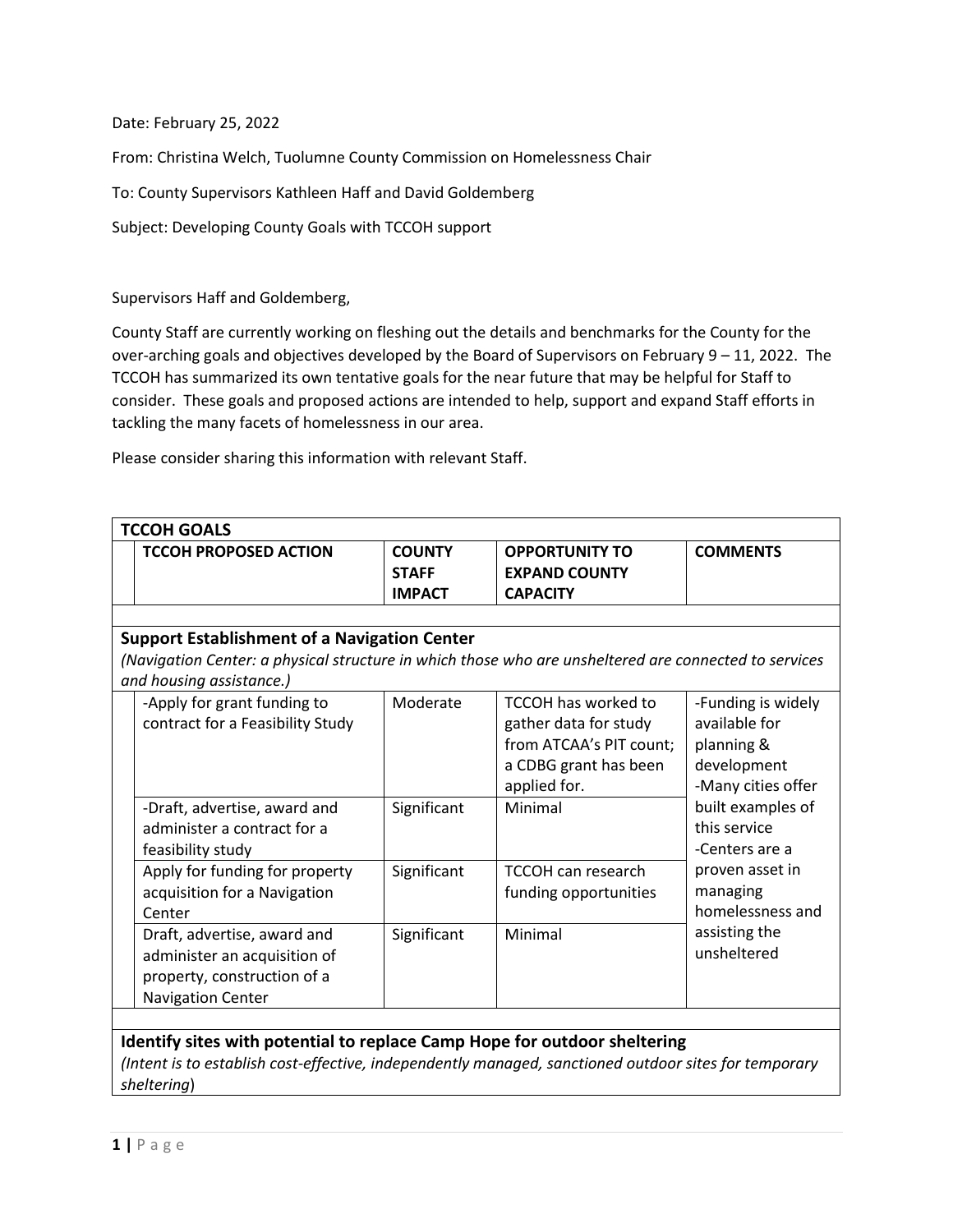| develop criteria to screen                                                                                                              | Minimal     | <b>TCCOH has taken the</b> | With the closure of                                                               |  |  |  |  |  |  |  |
|-----------------------------------------------------------------------------------------------------------------------------------------|-------------|----------------------------|-----------------------------------------------------------------------------------|--|--|--|--|--|--|--|
|                                                                                                                                         |             | lead in proposing criteria | Camp Hope,                                                                        |  |  |  |  |  |  |  |
| County-owned or leased                                                                                                                  |             |                            | unsheltered people                                                                |  |  |  |  |  |  |  |
| properties to assess for possible                                                                                                       |             |                            | have dispersed                                                                    |  |  |  |  |  |  |  |
| use as sanctioned outdoor                                                                                                               |             |                            | throughout the                                                                    |  |  |  |  |  |  |  |
| shelter sites.                                                                                                                          |             |                            | County. This effort                                                               |  |  |  |  |  |  |  |
| -Provide list of County-owned or                                                                                                        | Minimal     |                            | is intended to                                                                    |  |  |  |  |  |  |  |
| leased properties to be screened                                                                                                        |             |                            | identify and                                                                      |  |  |  |  |  |  |  |
| -Engage Community Partners                                                                                                              | Negligible  | TCCOH to do outreach       | establish a site for                                                              |  |  |  |  |  |  |  |
| -TCCOH and County Staff                                                                                                                 | Moderate    | TCCOH to do as much        | temporary, safe,                                                                  |  |  |  |  |  |  |  |
| determine top sites for                                                                                                                 |             | "leg work" as possible     | clean living, with                                                                |  |  |  |  |  |  |  |
| consideration & present to the                                                                                                          |             |                            | <b>TCCOH</b> working as                                                           |  |  |  |  |  |  |  |
| Board of Supervisors for further                                                                                                        |             |                            | much as possible                                                                  |  |  |  |  |  |  |  |
| direction.                                                                                                                              |             |                            | to find and                                                                       |  |  |  |  |  |  |  |
| -If no County-owned or leased                                                                                                           | Significant | County staff will have     | coordinate towards                                                                |  |  |  |  |  |  |  |
| property exists, pursue options                                                                                                         |             | the lead. TCCOH will be    | a functioning site.                                                               |  |  |  |  |  |  |  |
| to fund the acquisition of                                                                                                              |             | available to do any        |                                                                                   |  |  |  |  |  |  |  |
| appropriate sites thru RFP                                                                                                              |             | support work as            |                                                                                   |  |  |  |  |  |  |  |
| process.                                                                                                                                |             | directed.                  |                                                                                   |  |  |  |  |  |  |  |
|                                                                                                                                         |             |                            |                                                                                   |  |  |  |  |  |  |  |
| Identify sites with potential to be used in a Safe Parking Program                                                                      |             |                            |                                                                                   |  |  |  |  |  |  |  |
| Use the process of reviewing                                                                                                            | Minimal to  | TCCOH to do as much        | <b>TCCOH</b> to find                                                              |  |  |  |  |  |  |  |
| sites above, with additional                                                                                                            | moderate.   | assessment work as         | outside agency,                                                                   |  |  |  |  |  |  |  |
| criteria if site could be a Safe                                                                                                        |             | possible.                  | non-profit or faith-                                                              |  |  |  |  |  |  |  |
| Parking Program site.                                                                                                                   |             |                            | based organization                                                                |  |  |  |  |  |  |  |
|                                                                                                                                         |             |                            | to operate this                                                                   |  |  |  |  |  |  |  |
|                                                                                                                                         |             |                            | program.                                                                          |  |  |  |  |  |  |  |
|                                                                                                                                         |             |                            |                                                                                   |  |  |  |  |  |  |  |
|                                                                                                                                         |             |                            | Support application for Project Homekey grants as requested by lead County Agency |  |  |  |  |  |  |  |
|                                                                                                                                         | Significant |                            |                                                                                   |  |  |  |  |  |  |  |
| Support actions as requested by                                                                                                         |             | We are at your service!!   | -Funding is widely                                                                |  |  |  |  |  |  |  |
| lead County Agency                                                                                                                      |             | TCCOH may be able to       | available                                                                         |  |  |  |  |  |  |  |
|                                                                                                                                         |             | significantly increase     |                                                                                   |  |  |  |  |  |  |  |
|                                                                                                                                         |             | staff capacity, as         |                                                                                   |  |  |  |  |  |  |  |
|                                                                                                                                         |             | requested.                 |                                                                                   |  |  |  |  |  |  |  |
|                                                                                                                                         |             |                            |                                                                                   |  |  |  |  |  |  |  |
| Create a 5-year plan of action for Tuolumne County Commission on Homelessness (TCCOH)                                                   |             |                            |                                                                                   |  |  |  |  |  |  |  |
| Draft and confirm a vision of                                                                                                           | Negligible  | TCCOH will create a        | This plan needs to                                                                |  |  |  |  |  |  |  |
| actions by TCCOH into the near                                                                                                          |             | blueprint for future       | be well-                                                                          |  |  |  |  |  |  |  |
| future, with goals and                                                                                                                  |             | work based on the          | coordinated with                                                                  |  |  |  |  |  |  |  |
| benchmarks.                                                                                                                             |             | County's priorities and    | County priorities.                                                                |  |  |  |  |  |  |  |
|                                                                                                                                         |             | ability to support.        |                                                                                   |  |  |  |  |  |  |  |
|                                                                                                                                         |             |                            |                                                                                   |  |  |  |  |  |  |  |
| Mitigate homelessness by collaboratively working with and supporting those entities addressing<br>the need for more affordable housing. |             |                            |                                                                                   |  |  |  |  |  |  |  |
| Outline a process to assess                                                                                                             | Minimal     | TCCOH is researching a     | These actions all                                                                 |  |  |  |  |  |  |  |
| opportunities for more<br>affordable housing.                                                                                           |             | process to use to          | involve only                                                                      |  |  |  |  |  |  |  |
|                                                                                                                                         |             |                            |                                                                                   |  |  |  |  |  |  |  |